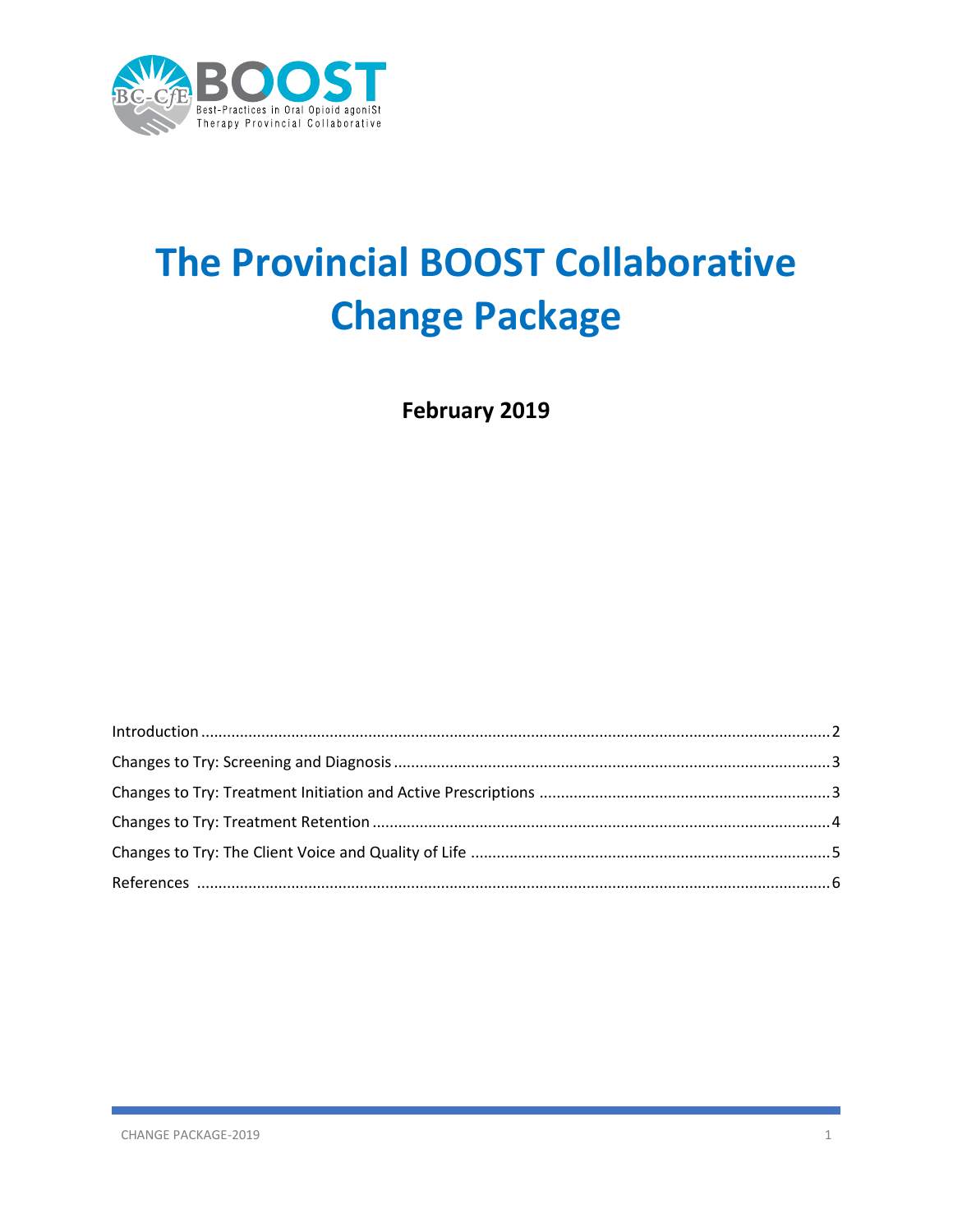

### **INTRODUCTION**

In 2016, a public health emergency was declared in British Columbia (BC) due to a dramatic increase in opioid-related overdose deaths. There were 995 confirmed overdose deaths in 2016, and in 2018, there were more than 1,300 deaths. Several targeted services were launched in response, but the number of opioid-related overdose deaths remains well above historical averages.

Evidence shows a significant proportion of individuals with opioid use disorder (OUD) will reduce illicit opioid use and remain in treatment longer with appropriate doses of oral opioid agonist therapy (oOAT) such as methadone, buprenorphine/naloxone or slow release oral morphine (SROM). However, provincial data shows half of people receiving methadone achieve an optimal stabilizing dose. Similarly, while retention in care is a strong marker for better outcomes, fewer than half of those who start methadone are still in treatment at six months and this number is even lower at one year.

Our current systems of care are not optimized to provide the highest quality healthcare to those living with OUD in BC. Together, we can make improvements across the continuum of OUD Care<sup>1</sup> and improve the lives of those we serve.

This **Change Package** is a collection of change ideas that were tested by the Vancouver BOOST Collaborative teams. It is designed to prompt your thinking and accelerate your team's ability to make improvements within your own context.

They have been grouped into four sections:

- Screening and diagnosis
- Treatment initiation and active prescriptions
- Treatment retention
- The Client voice and quality of life

Test the ideas of interest in your own system using the PDSA method described in the **Preparation Resource Manual**. Each small test of change can collectively make a substantial difference to improve care for those living with OUD.

<sup>&</sup>lt;sup>1</sup> The Continuum of OUD Care refers to the comprehensive and connected array of health services spanning all levels of intensity of care within the community and health system.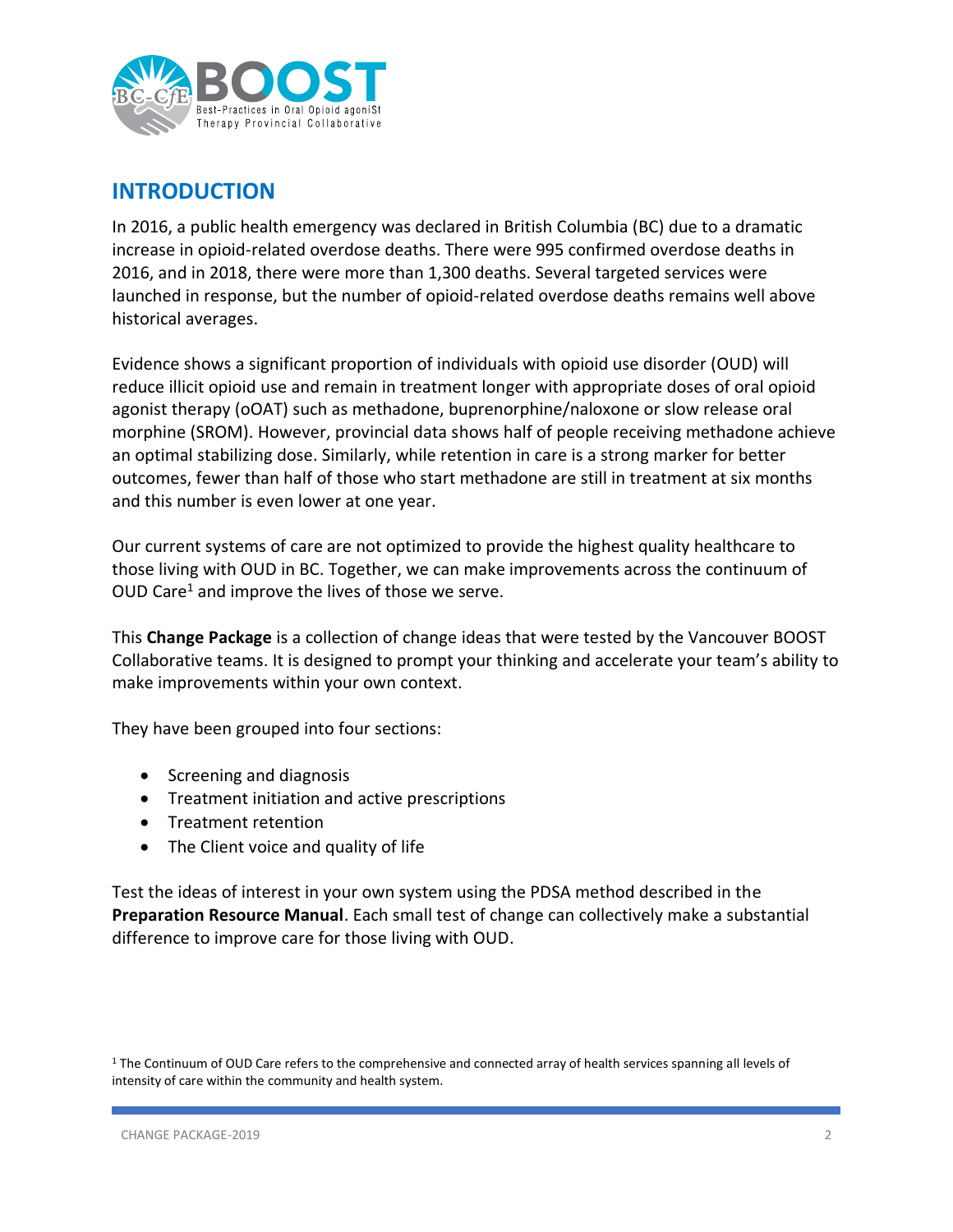

## **CHANGE IDEAS**

A significant predictor of treatment success is shorter time to treatment from diagnosis. In addition, research shows that the first four weeks of treatment are the highest risk period for all-cause mortality and overdose-related mortality. It is essential for clients to feel supported and respected through the process from diagnosis to treatment initiation.

#### **Screening and Diagnosis**

- Empanelment: Identify your population of focus by using a standardized diagnostic code in the client's paper/electronic medical chart
- Consider expanding screening for high-risk populations (e.g. people with chronic pain)
- Generate a list of all clients in the clinic on long-term opioids and screen them for OUD at their next regular visit

#### **Treatment Initiation and Active Prescriptions**

- Identify and eliminate policies or guidelines that are acting as barriers to treatment initiation and deterring engagement
- Provide team-based care by utilizing staff to full scope of practice, i.e: who is the best suited team member to perform an initial assessment, screening education, etc.
- Arrange for follow-up assessment and treatment for OUD on the same day
- Offer treatment options that align with client preferences
- Open up drop-in times
- Suboxone home starts and microdosing
- Reduce time needed for inductions: door-to-dose
- Rapid inductions
- Low barrier front desk and waiting room
- Simplify intake process
- Appointment reminder calls
- Liaise with stabilization clinics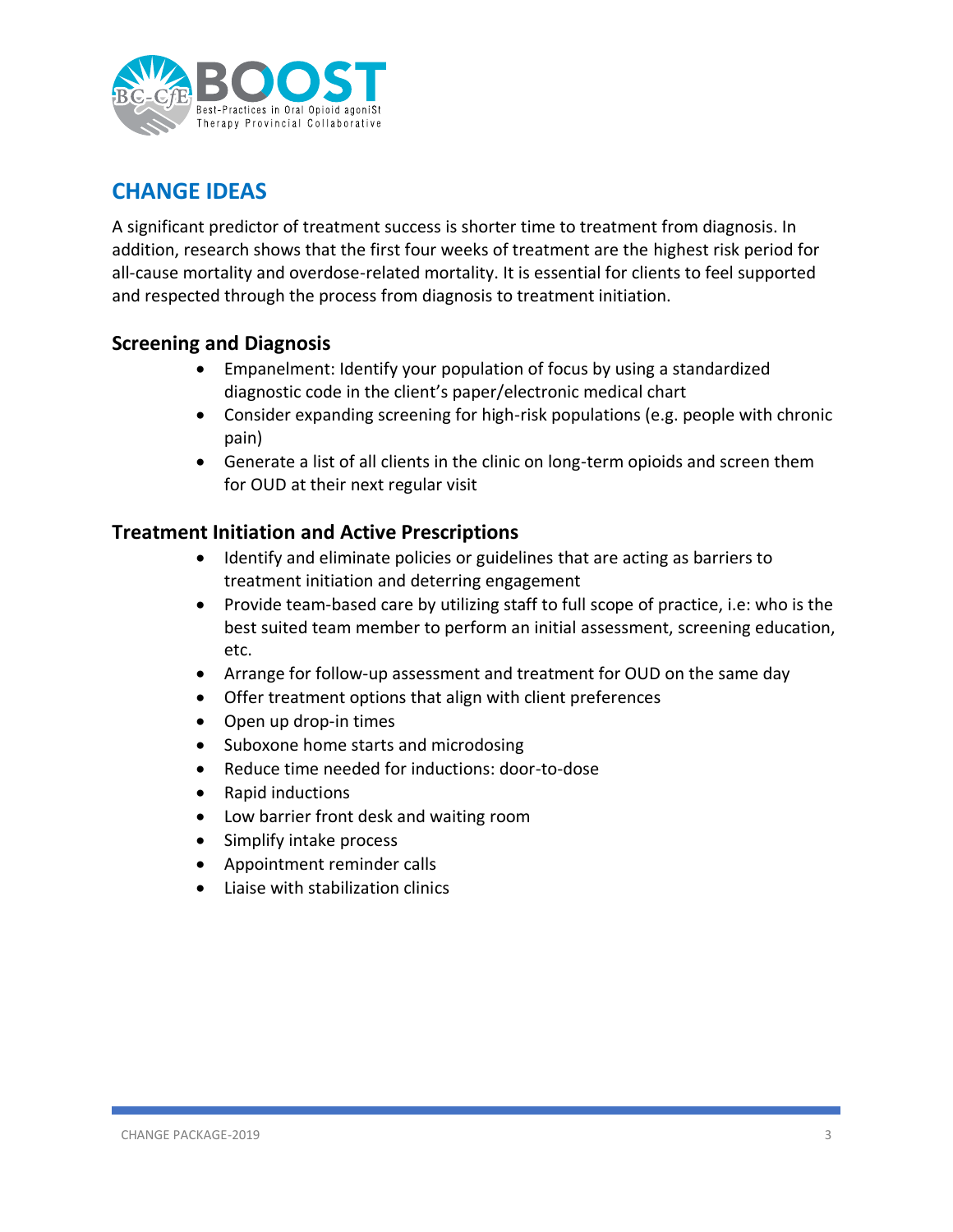

Research shows retention on OAT is associated with substantial reductions in all-cause mortality and overdose-related mortality in people with opioid use disorder. In addition, longer treatment duration is associated with a reduction in illicit opioid use and improved retention. Although a high proportion of clients are initiated on treatment, only one third are retained in care after a year. This presents a great opportunity for improvement for teams with demonstrated benefits to clients.

#### **Treatment Retention**

- Establish a proactive monitoring and notification system of prescription status for all clients with OUD in your care
	- o Identify clients with expired or soon to expire prescriptions for OAT
	- o Identify clients with missed doses of OAT
	- o Implement standardized procedure for addressing missed doses and expired prescriptions
	- o Ensure that there is up-to-date contact information for the client and their pharmacy
	- o Tracking new starts and vulnerable clients
	- o Weekly review of Medinet/Pharmanet
- Establish a partnership with the pharmacies your clients use to ensure missed doses are communicated to your team
	- o Send a letter of introduction to the pharmacy along with a prescription
- Collaborate with other clinics for bridging prescriptions
- Develop a process not to end prescriptions on Friday
- Develop a Peer Accompaniment program
- Offer incentives to improve retention
- Follow-up phone calls in case of a missed doses
- Establish a standardized procedure to follow-up with no-shows
- Optimize use of outreach resources especially for vulnerable clients

Even when linked to care, a significant number of clients do not engage in ongoing care for a variety of reasons. Clients are especially vulnerable during the period just following the initiation of OAT and after treatment cessation, and benefit from the support of a caring healthcare team.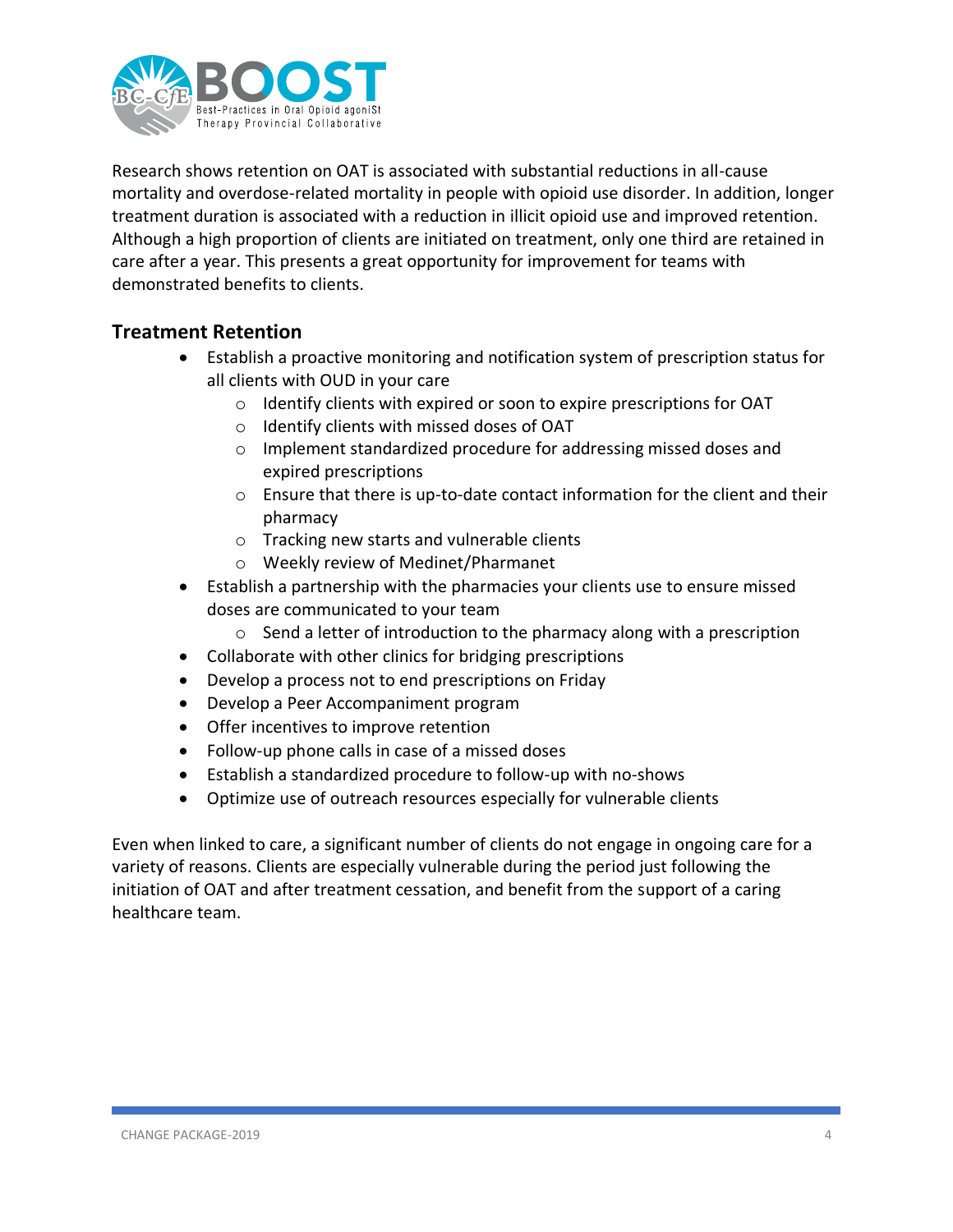

For clients who engage in care initially, retention in care is not guaranteed. System issues such as inconvenient access, a negative client experience, lack of cultural sensitivity, and lack of systematic follow-up can contribute. Client-centric issues such as substance use, mental health issues and social determinants of health may also interfere with ongoing engagement.

#### **The Client Voice and Quality of Life**

- Utilize the PROMIS scale: develop a process on who, when and how often to be administer
- Develop a plan to analyze the results acquired from the PROMIS scale
- Develop a client survey: outline a process on who, when and how often the survey will be distributed
- Develop a process to analyze and review the data collected
- Education material for clients during start of therapy and before a referral